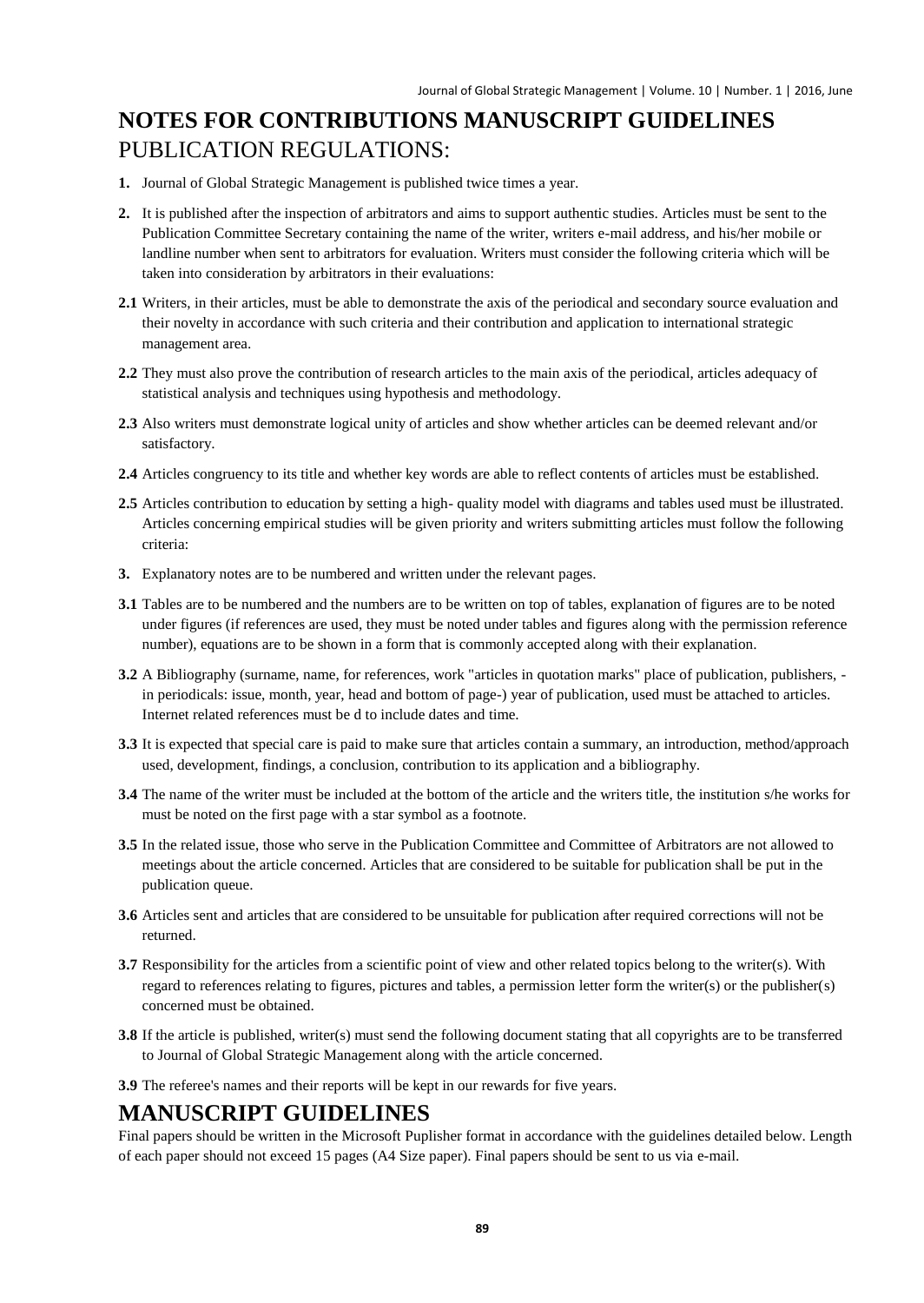## **Base Font**

The paper should be typed Times New Roman with Point Size 10 and Single-spaced. A space should be between each paragraph.

# **Margins**

Set your margins as follows: Left Margin:3 cm Right Margin:3 cm Top Margin:3 cm Bottom Margin:2,50 cm

## **Title**

The title should be in all capital letters, boldface, "SIZE 20" and centered at the top of the first page. The author(s) and affiliations(s) must be right-justified , bold face, "SIZE 14" and single-spaced, beginning on the second line below the title. Do not use titles such as Dr. or Assistant Professor. etc.

# **Abstract**

On the second line following the author(s) and affiliation(s), the word abstract must be left-justified and typed in all capital letters boldface with the "SIZE 14". The text of the abstract should be italicized and not more than 500 words and 3-5 keywords must be included.

# **ABSTRACT**

The main object of this paper

## **Body**

The body of the paper following the abstract should be single-space, and both left and right justified. Microsoft Word calls this "Justify".

First-level headings must be left-justified, boldface and in all capital letters with the "SIZE14" (Following the abstract, include a first level heading before the first paragraph of the body of the paper to clearly separate the two).

## **INTRODUCTION**

Second -level headings should be flush with the left margin, bold face, "SIZE 14" and in upper and lower case letters (NOT all caps).

# **Strategic Decision Making**

# **Exhibits And Appendices**

Exhibits may be included with each one appearing on a separate page. Exhibits should be typed as close as possible to the location they are cited. Headings should be centered, boldface, and capitalized above the exhibit. The size of the heading for each exhibit should be "SIZE 12".

# **EXIHIBIT 1**

Appendices should immediately follow the body of the paper and precede the references. The word appendix must be left-justified above the appendix, in "SIZE 14", bold and caps.

## **APPENDIX References**

Calling references in the text should be handled with the use of last name, year of publication and page number. Ansoff (1965; 56) indicate that…¦

The bibliography should include those reference cited in the text of the paper and should be titled reference, which must be all in capital letters, boldface and "SIZE 14". References should be listed on a separate page at the end of the paper. A line must be skipped between references. The word reference must be left-justified above the reference,

## **REFERENCES**

Bourgeois, L.J. and Eisenhardt, Kathleen M.(1988), Strategic Decision Process in High Velocity Environment: Four Cases in the Microcomputer Industry, Management Science, 34, pp.816-835.

Kirkwood, Craig W., (1997), Strategic Decision Making, Multi-objective Decision Analysis with Spreadsheets, Wadsworth Puplishing Company, California, USA.

Footnotes will not be used for references.